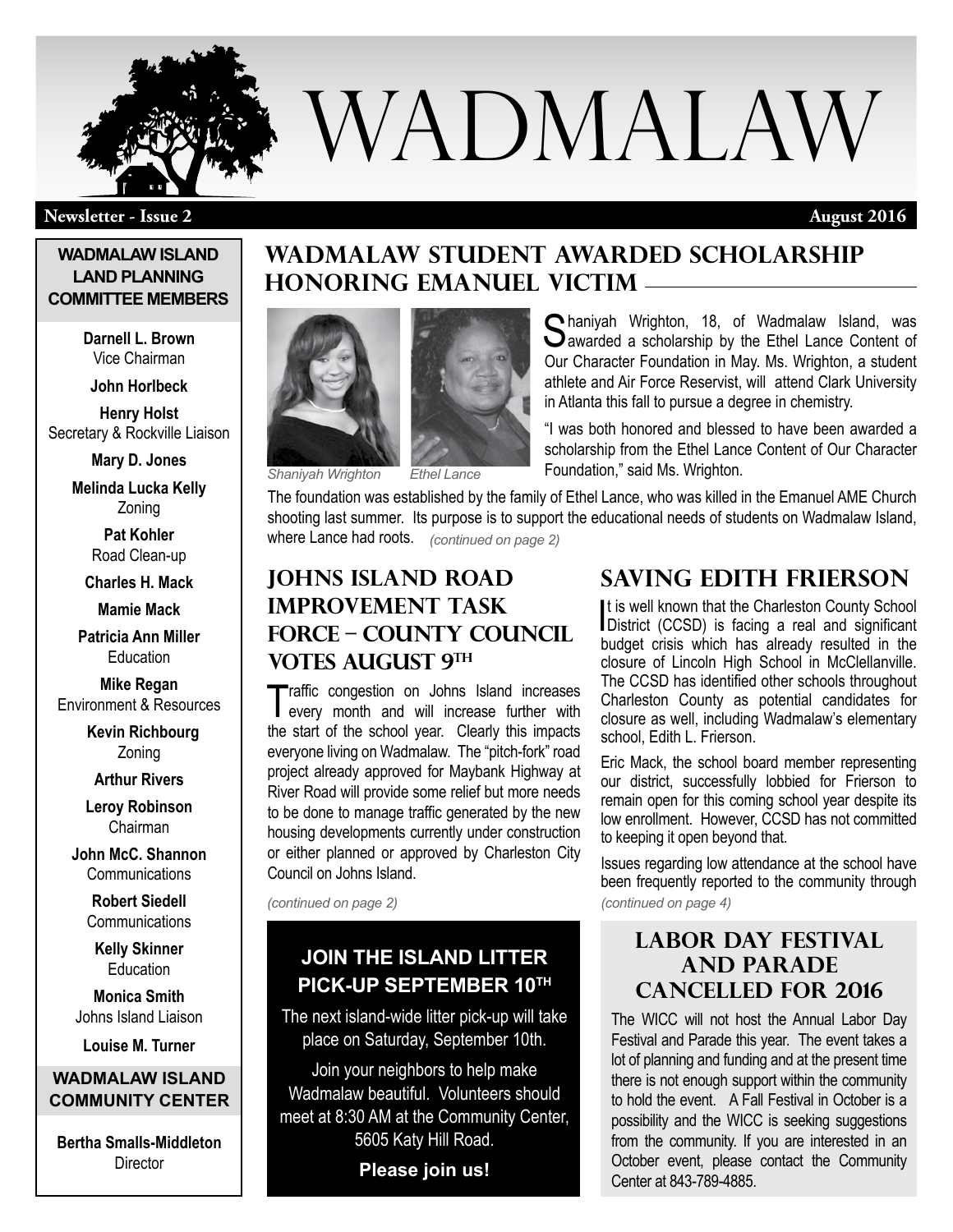#### **WADMALAW ISLAND CHURCHES**

#### **Grace Chapel**

Chapel of Ease of St. John's Church Rockville Township *Services in June, July and August at 9:00 AM*

#### **Little Rock Baptist Church**

6522 Maybank Highway Rev. James Peterson, Pastor *Services at 11:30 AM Bible study and prayer on Wednesdays at 7:00 PM*

#### **New Bethlehem Baptist Church**

1945 Liberia Road Rev. William Jackson, Interim Pastor *Services at 11:00 AM*

#### **New Jerusalem AME Church**

6179 Bears Bluff Road Rev. Joseph Swinton, Jr., Pastor

#### **New St. James Bethel AME Church**

5305 Maybank Highway Rev. William R. Jones, Pastor *Services at 10:00 AM*

#### **New Webster United Methodist Church**

4755 Bears Bluff Road Rev. Leonard Huggins, Pastor Rev. Tony Richardson, Sr., Associate Pastor *Services at 10:15*

#### **Rockville Presbyterian Church** 2489 Sea Island Yacht Club Road Rev. Mark Hunt, Pastor

*Services at 10:00 AM*

#### **Salem Baptist Church**

5768 Bears Bluff Road Rev. Martha Florence Brown, Pastor *Services at 11:00 AM*

#### **Salem Presbyterian Church**

5591 Maybank Highway Rev. Robert L. Capers, Pastor *Services at 11:00 AM on 2nd and 4th Sundays, 9:30 AM on 1st and 3rd.*

2

#### **Wadmalaw Student Awarded Scholarship Honoring Emanuel Victim**

#### *(continued from front cover)*

Lance, 70, the church's custodian, was known as a hardworking woman who spent countless hours at the church and believed strongly in the value of education.

According to Audrey Mack, "the foundation was founded on the premise of rising above hate and doing something positive." The scholarship was presented on 19 May to Ms. Wrighton, a St. John's High School senior, by Lance's daughter, Nadine Collier.

The foundation will award annual \$1,500 scholarships to fund tuition and books for a St. John's High senior pursuing a two- or four-year college or university degree. The family hopes to raise enough donations to award multiple scholarships each year.

Any additional funding beyond the scholarships will be used to support unfilled academic needs at Edith L. Frierson Elementary School on Wadmalaw.

The foundation's board includes Ms. Mack, her sister Patricia Mack Miller, Israel Rivers, Bertha Smalls Middleton, Kimberly Davis (Principal of Edith L. Frierson High), Andre Dukes (Principal of St. John's High), Dr. Saundra Middleton, Andrew Payne and Kelly Skinner, chairman.

## Contributors to this issue of *Wadmalaw* are:

April Long, Patricia Miller, Stuart McDaniel, Kevin Richbourg, John Shannon and Robert Siedell.

## **CHURCH NEWS**

**New Jerusalem AME Church**, 6179 Bears Bluff Road, will have its 130th Church Anniversary on Sunday August 28th during the morning worship service which begins at 9 AM. The community is invited to this joyous occasion.

*Rev Joseph Swinton, Jr., Pastor*

#### **Johns Island Road Improvement Task Force – County council votes august 9th**

*(continued from front cover)*

Charleston County Council has discussed proposing a referendum to voters to approve a ½ cent sales tax increase to fund road improvement projects throughout the county. A task force on Johns Island, with representatives from Johns Island, Wadmalaw, Kiawah and Seabrook, made road improvement recommendations to County Council. Four projects were identified: 1) Construction of a fly-over for Highway 17 over Main Road to keep traffic flowing in that area; 2) Four lane Main Road from Bees Ferry Road to Maybank Highway; 3) Four lane Maybank Highway from the Stono Bridge to the Post Office; and 4) Construct a 2-lane limited access roadway across Johns Island, utilizing existing right-of-ways, from Betsy Kerrigan to Maybank Highway (exact location TBD). Green space acquisition was also part of the recommendation.

As this newsletter went to press, a decision on the referendum as well as details on Johns Island projects to be included had not been finalized by County Council who were scheduled to hold a final vote August 9th. Check the Post and Courier for outcome and final details on this tax increase proposal.

## **WATER QUALITY Problems?**



If you have an immediate or urgent concern about the safety or quality of your home's water, there are government grant and loan programs available to help with such problems. Conditions and guidelines

for eligibility are different depending on the program. Information and applications are available at Wadmalaw Island Land Planning Committee meetings, which are held on the 2nd Tuesday of every month (except August) at 7:00 PM at the Community Center. Assistance in completing applications can be arranged.

## **Wadmalaw ONLINE**

Wadmalaw Island Land Planning Committee website: www.wilpc.org Community Center Facebook: Wadmalaw Island Community Center WILPC Email address: comments@wilpc.org Wadmalaw News: wadmalawnews@gmail.com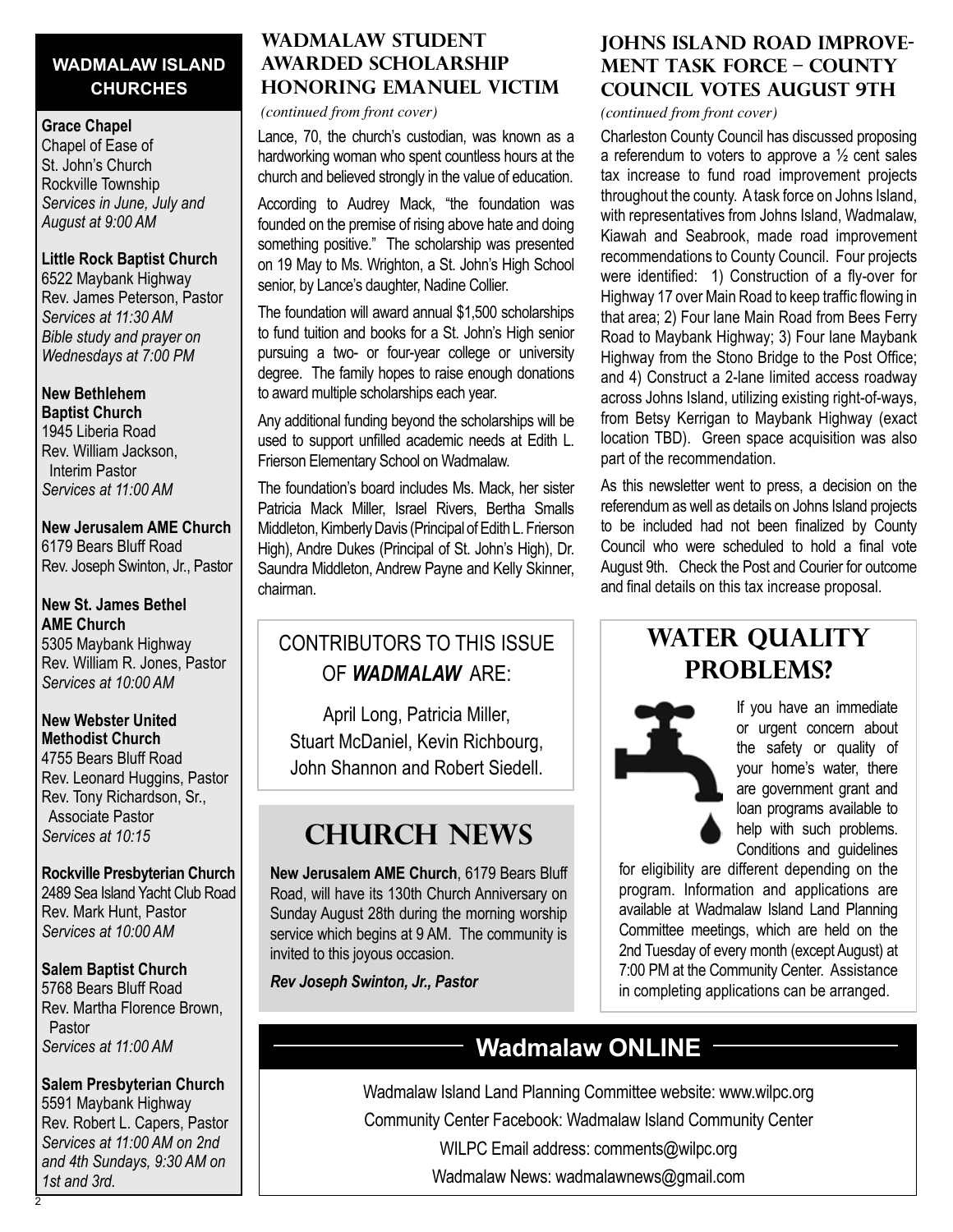### **Where to Take House Guests**

If you're looking for unusual places to take your guests, here are two local businesses that can provide interesting "Wadmalaw f you're looking for unusual places to take your guests, here are experiences."

At 6775 Bears Bluff Road in a curve near the end of Wadmalaw can be found two unique businesses: Deep Water Vineyard and Firefly Distillery.

**Deep Water** (previously called Irvin House Vineyard) makes five different muscadine wines from the vines on the premises. Open Tuesday-Saturday from 10:00 a.m. to 5:00 p.m., Deep Water offers wine tasting for \$5.00 with a free wine glass to take home. On Saturday, August 27, the vineyard will offer their biggest event of the year: The Grape Stomp. Parking space is limited so be sure and purchase tickets (\$10/car) ahead of time at www.deepwatervineyard.com. Cost of admission will be higher at the gate and those with tickets will be admitted first. Gates open at 10:00 and the event continues until 5:00 with bands, food trucks and activities for all. The annual favorite is the "Lucy Look-Alike" Contest. Bring the family and a chair to sit in. Telephone: (843) 559-6867.

Next to the Vineyard is **Firefly Distillery**, home of the famous Firefly Vodka. The distillery now offers over 25 varieties of flavored vodka, bourbon and moonshine. Open Tuesday-Saturday from 10:00 a.m. to 5:00 p.m., Firefly offers a tasting of six spirits (you pick) and a shot glass for \$6:00. There is a gift shop on the premises selling tee shirts, kitchen items and locally made crafts while the beautiful grounds are made just for strolling under grand oaks. Telephone: (843) 557-1405.

Located at 6617 Maybank Highway, on 127 acres less than a mile past Edith L. Frierson Elementary School, the **Charleston Tea Plantation** is open to the public Monday-Saturday from 10:00 a.m.to 4:00 p.m. and Sunday from 12:00 to 4:00. America's ONLY tea producer, the farm has a beautiful gift shop offering free tea samples to sip as you take a 15-minute tour of the factory. Visitors may also take a 35-minute trolley ride through the grounds for \$10 per person (\$5 for children under 12). **The tea plantation will give one free trolley ride for Wadmalaw residents with every paying guest. Just bring your proof of residency (SCDL or picture ID) and sit back and enjoy the ride!** Telephone: (843) 559-0383.



## **County Roads on Wadmalaw**

In our last issue we mistakenly reported that all roads not maintained<br>by the State were maintained by Charleston County. Benjamin n our last issue we mistakenly reported that all roads not maintained Blanks of the Charleston County Public Works Department pointed out that there are many private roads on Wadmalaw that are not County maintained. The following roads are the only ones maintained by Charleston County: **Allandale Plantation, Andros, Arman, Back A Wood, Ben Jones, Bendit, Bentz, Bradley Johnson, Brigger Hill, Charles Brown, Damon, Dan Murray, Dolly, Dunwell, Estale, Gilgrim, Granite, Hezkiah, Judge Linen, Katy Hill, Keystone, Kite, Leadenwah, Little Smith, Livingston, Marina, Martins Point, McCants, McCullough Dam, Pecanetta, Peterson, Popcorn Haven, Riley, Rosebank, Russell, Sadie, Slim, Smiley, Tacky Point Ext., White Peterson, and Willcap**. To report maintenance issues regarding these roads, please contact Charleston County Public Works, Tel. (843) 202-7600

In addition, **Grace Chapel, Hart, and Sea Island Yacht Club roads are maintained by the Town of Rockville.** To report issues on these roads, contact Mayor Riley Bradham at Tel. (843)214-0539

And finally, for issues regarding State maintained roads (**Maybank, Bears Bluff, Liberia, Boy Scout, Harts Bluff, Yellow House**), please report any issues to Charleston County SCDOT Office at (843)740-1655.

## **JOIN US AT THE WILPC Meetings**

The Wadmalaw Land Planning Committee (WILPC)<br>meets at 7:00 PM the second Tuesday of every month (except August) at the Wadmalaw Community Center on Katy Hill Road. All residents are welcome and encouraged to attend.

#### **Need Access to Internet / Printing?**

Just over the bridge and past the BiLo is the John's Island Regional<br>Library at 3531 Maybank Highway. Open Monday-Thursday 10:00 ust over the bridge and past the BiLo is the John's Island Regional a.m.- 8:00 p.m. and Friday and Saturday 10:00 a.m.- 6:00 p.m., the library provides free internet access and has numerous workstations available. Don't know where to start? Ask any of the librarians and they will be happy to walk you through the process. All you need is a photo ID to gain access by one of three ways:

- 1) Library Card: Charleston County residents may apply for a free library card by showing proof of residence on a photo ID.
- 2) Guest Pass: good for one day to use the internet.
- 3) Internet Card: Good for more than one day and you do not have to be a Charleston County resident.

You may also scan documents or email them for free. Printing costs 10 cents per page for black and white or 25 cents per page for color.

You may also be interested to know that voter registration forms are available at the desk and that notary service is available by appointment. **Telephone: 843-559-1945.**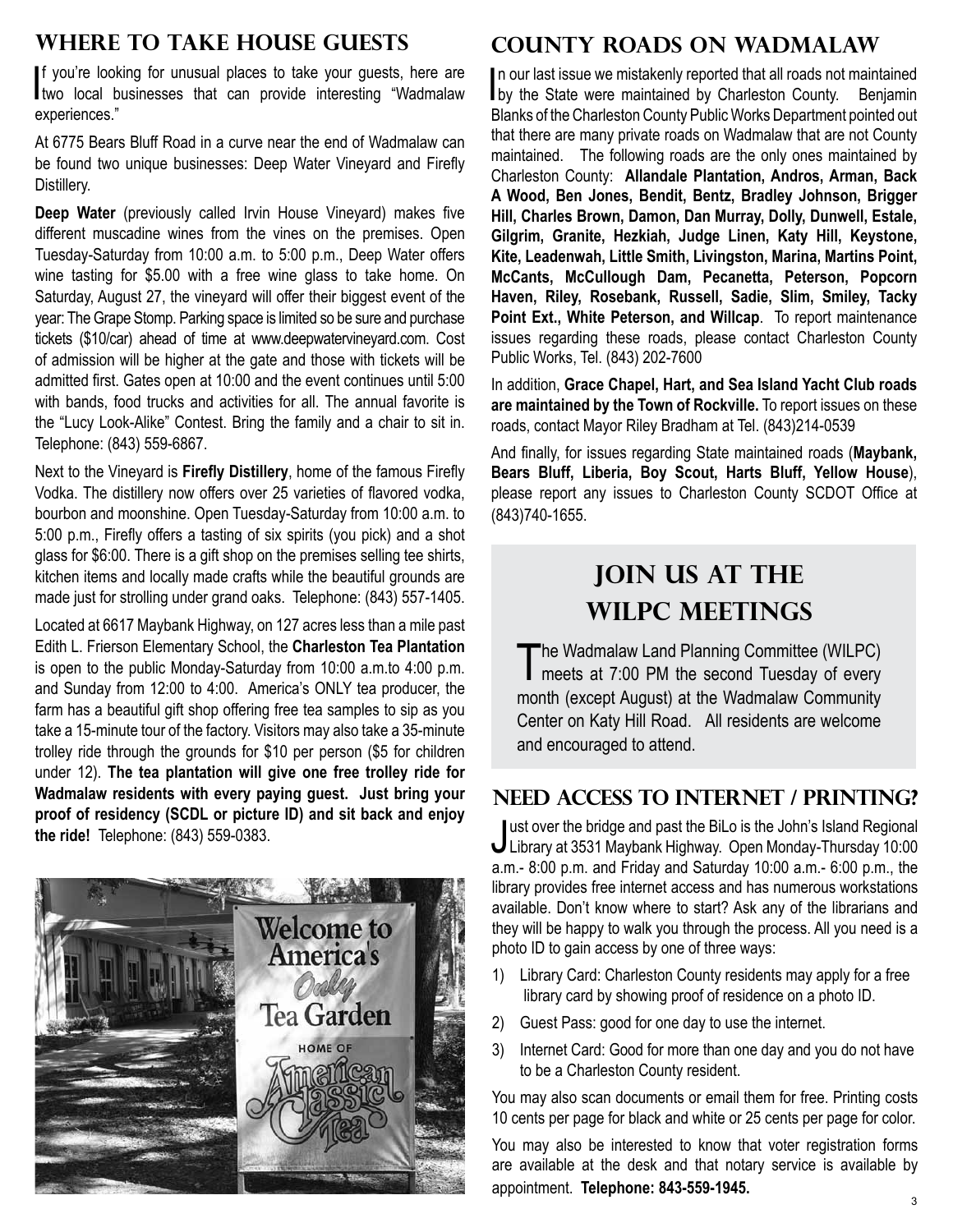## **Our Rural Living Advantage – Available Local Products**

Most residents are probably aware of some of the farms and businesses that have been on Wadmalaw for years. But did you know<br>M that we also have farmers and entrepreneurs on our Island who produce raw, unpasteurized milk,

| Business/Contact                 | Product                                                   |
|----------------------------------|-----------------------------------------------------------|
| Ambrose Farms *                  | U-Pick and CSA veggies and fruit                          |
| 2349 Black Pond Rd.              | Check website for current hours and to see what's growing |
| stonofarmmarket.com              |                                                           |
| <b>Bugby Plantation</b>          | Seasonal U-Pick veggies and fruit                         |
| 2090 Bugby Plantation Rd.        | Look for the sign by the road or just give Adair a call   |
| 843-209-3246                     |                                                           |
| <b>Charleston Tea Plantation</b> | North America's only tea plantation                       |
| 6617 Maybank Hwy.                |                                                           |
| charlestonteaplantation.com      |                                                           |
| <b>Cherry Point Seafood</b>      | Local shrimp and seafood                                  |
| 2789 Cherry Point Rd             |                                                           |
| Deep Water Vineyard              | Formally Irvin House Vineyard                             |
| 6775 Bears Bluff Rd.             | Authentic muscadine wine                                  |
| deepwatervineyard.com            | Charleston's only domestic winery                         |
| East Coast Seafood               | Local shrimp and seafood                                  |
| 2659 Cherry Point Rd.            |                                                           |
| <b>Holy City Hogs</b>            | Sustainably, humanely raised, heritage breed pork and     |
| holycityhogs.com                 | sausage.                                                  |
| Holy City Farms *                | <b>Heirloom tomatoes</b>                                  |
| holycityfarms.com                |                                                           |
| Sea Island Jerseys *             | Raw unpasteurized milk and beef available at Rosebank     |
| seaislandjerseys@gmail.com       | Plantation, Charleston Farmers Market, Stono Market and   |
| Email Celeste for more info.     | Meat House Butcher shop on Johns Island                   |
| Two Fat Cooks *                  | Homemade cookies, pastries and other delicacies           |
| twofatcooks.com                  |                                                           |
| Whitemarsh Farm *                | Locally grown                                             |
| fb.me/whitemarshfarm             | Gourmet oyster mushrooms                                  |

humanely raised heritage breeds, gourmet oyster mushrooms, and scrumptious cookies and pastries? Some of these items are available at the Johns Island Farmers Market, which now can accept SNAP payments. This list is not complete, but below are some of the local businesses on our island. The more we can support our farmers and local businesses, the greater chance we have to preserve the rural and agricultural nature of this beautiful Island we all love.

*\* Available most weeks at the Johns Island Farmers Market, Sat. 9 a.m. to 1 p.m.*



## **SAVING EDITH FRIERSON**

 $(continued from front cover)$   $\blacksquare$ 

the Constituent School Board and the WILPC Education Committee.

To saleguatu the future of Edith Friefson, by filld-August a Task Force<br>is required to identify ways to increase enrollment at the school to keep it open. Budgets for CCSD are planned throughout the fall with the final *Wadmalaw* is a publication to sup To safeguard the future of Edith Frierson, by mid-August a Task Force vote on funding individual schools in late November or early December.

olunteers to serve on this task force are urgently needed, especially for island residents. It is currently being published quarterly.<br>Create of oursest students, Also peoded is compane to essent the for island residents. affect of Task Force chairperson.<br>
Ole of Task Force chairperson. Volunteers to serve on this task force are urgently needed, especially parents of current students. Also needed is someone to accept the role of Task Force chairperson.

tract which is the Education Secretairs of the Martin Secretairs of the Martin Secretairs of the Secretairs of<br>support on this Task Force, please contact WILPC Education Committee by email at: wadmalawnews@gmail.c members Kelly Skinner or Patricia Miller at skink@gmail.com. If you want to see Edith Frierson remain open and are willing to offer your

## **Invitation for Contributing Articles to Newsletter**

ole on lunding individual schools in late ivovernoer or early December. Planning Committee (WILPC) and to provide information I you want to see Edith Frierson remain open and are willing to offer your like to contribute to an upcoming issue, please contact us *Wadmalaw* is a publication to support the Wadmalaw Land by email at: wadmalawnews@gmail.com

## WICC BACK TO SCHOOL GIVEAWAY – THANK YOU SPONSORS!

In the  $\eta$  -defined as  $\eta$  and  $\eta$  as swamps are swamps and  $\eta$  as swamps and  $\eta$ 

land. Although there is evidence that the cemetery was in use in 1890 it dates back further, probably to **WICC would like to thank our Community Partners, Tawana Seabrook of C.A.R.E LLC Wedding and Event Planners, and Mrs. Louise Maybank, sponsors of the 2016 Back to School Supply Giveaway for Community children held August 4th at the Community Center.**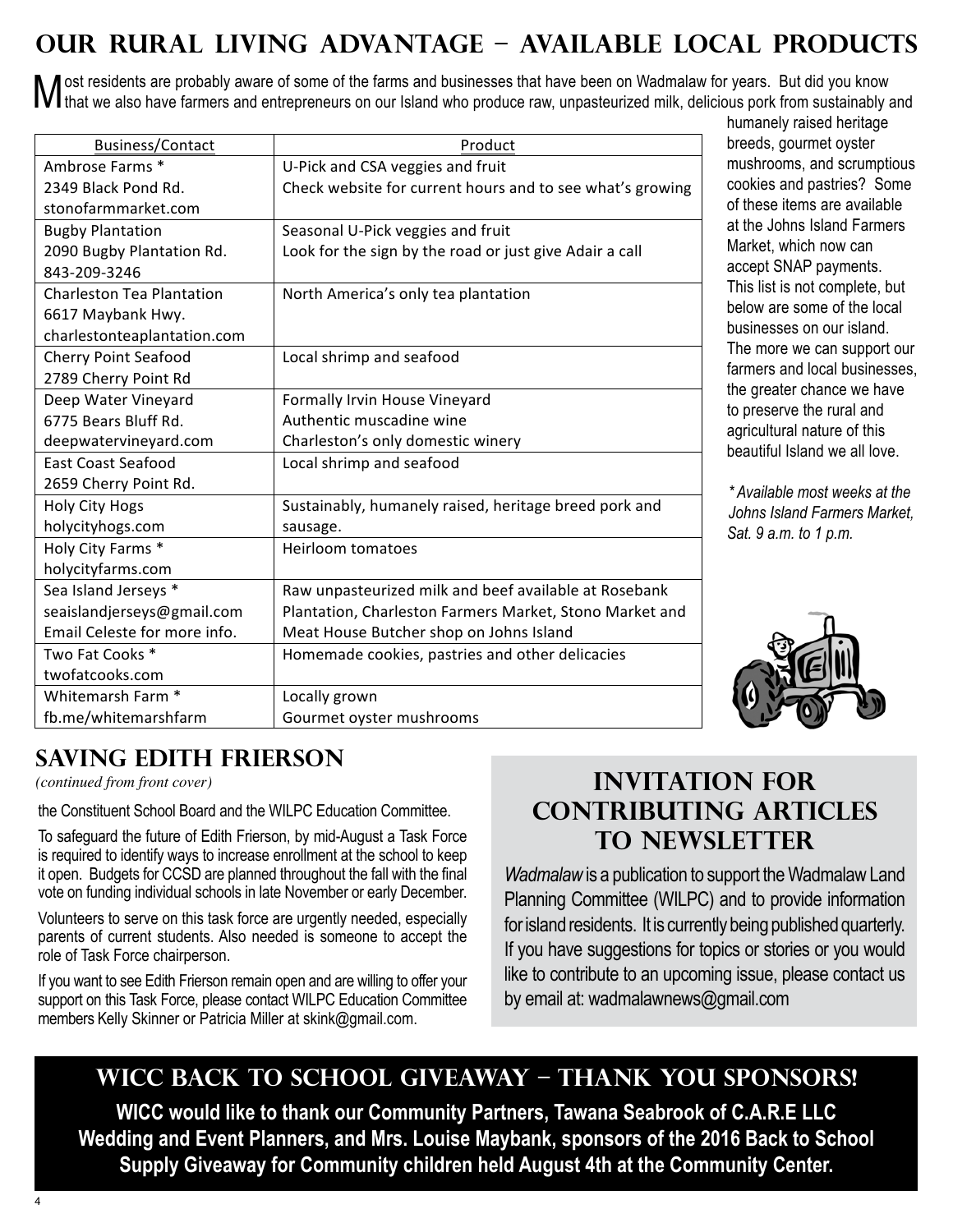## **WADMALAW HISTORY - HART'S BLUFF CEMETERY**



*Salem Baptist Church Cemetery*

Today anyone passing by the tranquil Salem Baptist Church cemetery on Harts Bluff<br>Road could be forgiven for imagining that it was always so. But only a dozen years ago it was almost destroyed and might have disappeared forever but for the passion of local residents. Hart's Bluff Cemetery, or Hart's Cemetery, to use two traditional names, is an African-American burial ground on the north side of Wadmalaw Island overlooking the Wadmalaw Sound. Originally the land was part of a large plantation tract belonging to the Hart family, which acquired it in 1850. The plantation raised rice and cotton with an estimated slave labor force of 20 or more.

Although there is evidence that the cemetery was in use in 1890, it dates back much further, probably to antebellum times. During that period, slave burial grounds were often located on land considered unsuitable for farming like swamps and marshes, which were believed to carry the risk of malaria. However, first time it was identified

as a cemetery was in a 1952 plat. It appears thereafter in other plats. Curiously, the measurements in each are inconsistent: .44 acres in 1952, .41 acres in 1982, .46 acres in 1989. It was never surveyed precisely.

A 2005 study (see final paragraph below) noted that the cemetery contained 37 marked graves dating from 1890 to 1981. But based on historic documentation, oral traditions, and an archeological examination of sections of the cemetery, the report concludes that it contains at minimum 400 burials and possibly as many as 700.

In 1989 the Hart family sold a lot, including the cemetery, to new owner who leveled and graded the ground before building a house. Some say that she was never at peace there. She sold the property in 2001 to a new set of owners who later discovered the land had been used as a cemetery. In 2004 they presented authorities with documents and skeletal remains found on the property. Police began an investigation to find out what had happened. The investigation was hampered by the cemetery's age, a lack of records and few witnesses. The investigation was closed in 2006 with no charges brought.

The owners stopped paying the mortgage and the bank took over the property. Because it was demonstrably in or on a burial ground, it could not be sold as a residence. The bank made inquiries in the community as to how to dispose of it. Thelma David, a resident of Harts Bluff Road, recommended that it be donated to Salem Baptist Church on Bears Bluff Road, which had no cemetery. Her father had been the pastor there and her mother the church secretary. The bank agreed with the stipulation that the house be entirely removed to avoid any risk of liability in the future. Thelma's brother, Benny Smalls, and a group of church volunteers gathered to strip the house of all usable materials before a demolition crew came to tear it down and remove the structure. Today no trace of the house remains.

Detailed information on the history, size and number of graves in the cemetery may be found in the report by the Chicora Foundation produced in 2005. (See: http://www.chicora.org/pdfs/RC428%20-%20Hart's%20Bluff.pdf.)

## **WILPC MEETING HIGHLIGHTS**

#### **April 2016**

A report on the statistics of E.L. Frierson Elementary was delivered. Low enrollment and the high cost of operation puts our school in jeopardy of being closed by the Charleston County School District (CCSD). It was agreed that a letter of support for Rev. Eric Mack, our CCSD school board representative, be written and signed by the full committee acknowledging his hard work and efforts to help keep E. L. Frierson Elementary School open.

#### **May 2016**

Rev. Eric Mack addressed the meeting and delivered a detailed report on the Charleston County School budget and how it impacts E. L. Frierson Elementary School. He outlined several options and directions that can help to ensure that our island keeps its school. The Constituent School Board meets the 1st and 3rd Tuesday of the month at 5:30 PM at Haut Gap School and it is suggested that residents attend these meetings and voice their ideas and concerns to the school board.

Former committee member Lewis Hay brought to our attention the Johns Island Task Force's plans to present a unified set of priorities to County for any questions or concerns regarding fires or safety.

Council for road improvements on Johns Island. The Committee is learning more about their suggestions and is considering adding our support to this group.

#### **June 2016**

The Johns Island Council has requested the Committee join in their request for a "Smart" traffic light at the intersection of Maybank Hwy and River Rd. Upon review the Committee unanimously decided to support the request and a letter was sent to the Mayor of Charleston and County Council in support.

An application to the Zoning and Planning Department for a special exception permit for an Event Venue on Wadmalaw Island was reviewed. A unanimous decision to oppose that application was made and a letter was sent to the Board of Zoning Appeals. It is known that many others on the Island expressed their objections as well, and the application was withdrawn.

Mrs. Mary Jones has become our new Fire Commissioner for Wadmalaw Island and asked that she be contacted at 843-559-1185 for any questions or concerns regarding fires or safety.